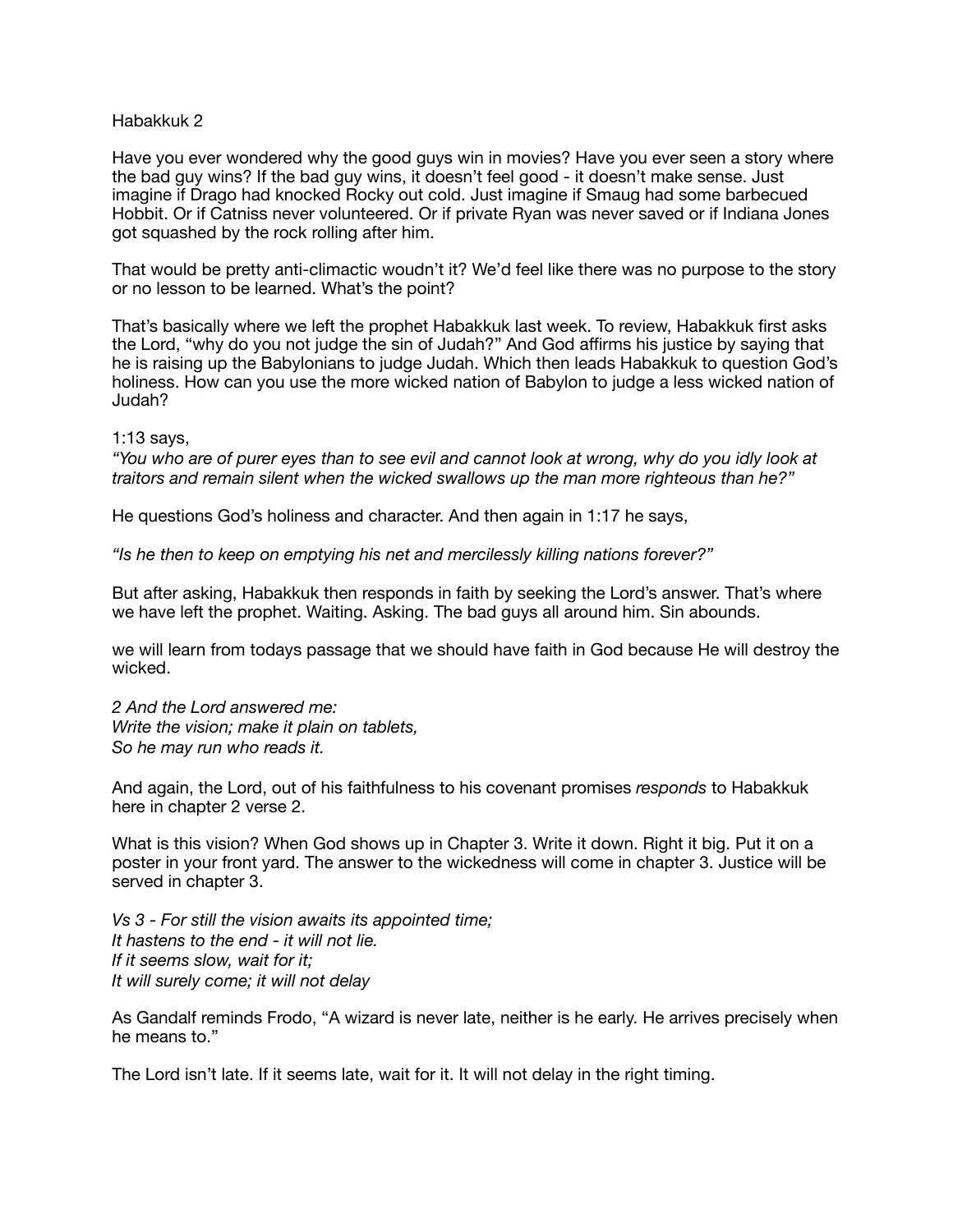God's answer for the destruction of Judah will come. For Habakkuk, the Lord is telling Him wait at the watchpost. Stand your ground. I work in my own timing. My timing is always perfect Wait for me. Isn't that a word for today. Wait on the Lord's timing.

*Vs 4 - Behold, his soul is puffed up; it is not upright within him, But the righteous shall live by his faith.* 

Who is God talking about? Its going back to Babylon. The arrogance of Babylon is contrasted with the faith of the righteous.

This incredibly important verse in the Bible is the missing piece of the puzzle for the restoration of God's people to himself. You see separation occurred in the Garden because of Adam and Eve's sin. How will restoration occur? By becoming righteous. How does one become righteous? By faith.

Abraham believed God and God counted it to him as righteous (Genesis 15:6) God equips Moses so that the people will believe. (Exodus 4)

The Israelites believed the Lord after crossing the Red Sea (Exodus 14)

The people of Nineveh *believed* in God after Jonah preached to them (Jonah 3:5) God says in Habakkuk 1 that he *would not believe if told.* And while Habakkuk did not understand how God could use a more wicked nation to judge Judah, he shows faith in the LORD by climbing up to the watchpost and waiting for the Lord's answer. He didn't believe the judgment - it didn't make sense. But he shows his faith in *God* by seeking His answer. Even though he didn't understand the message, he trusted the Lord.

# *The righteous shall live by his faith.*

This verse is a monumental verse in the New Testament. It is the thesis statement in Romans 1:16-17:

*"For I am not ashamed of the gospel, for it is the power of God for salvation to everyone who believes, to the Jew first and also to the Greek. For in it the righteousness of God is revealed from faith for faith, as it is written, "The righteous shall live by faith."* 

He then goes on in the book of Romans proving that righteousness does not come through human effort through works of the law but by faith in Jesus Christ.

Paul Quotes this verse again in Galatians three to show the true nature of Abraham's justification that I've already mentioned in Genesis 15:6.

## *Galatians 3:11*

*Now it is evident that no one is justified before God by the law, for "The righteous shall live by faith."* 

Abraham's righteousness was not achieved by the law because the Law was not in existence yet, but Abraham was still righteous before God. How? Because God told him to go to a place that He will show him and Abraham *believed* God and God counted that *belief* as righteousness.

Then the author of Hebrews uses the verse mixed with others to encourage the congregations to endure persecution faithfully.

*Hebrews 10:37-38 For, "Yet a little while,*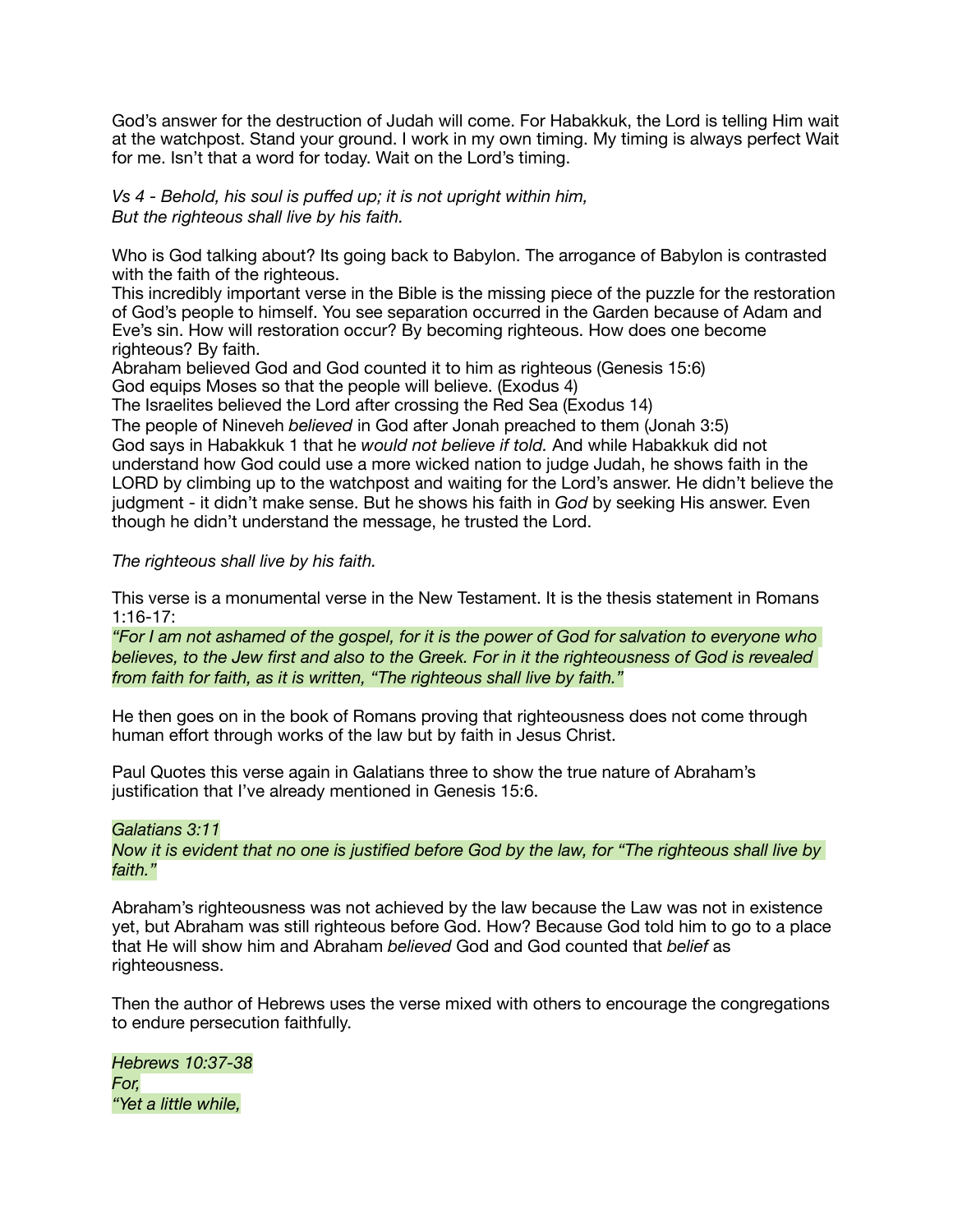*and the coming one will come and will not delay; but my righteous one shall live by faith, and if he shrinks back, my soul has no pleasure in him."* 

God's people are righteous because of their faith.

Habakkuk then shows us that this faith is not just a one time mental decision. You may have a little number or letter above that word *faith* in verse 4. If you trace that to the bottom of the page or margin in your Bible you'll see it says "faithfulness". Habakkuk is communicating that it is by faith that we are made right but it is Also faithfulness, a continuation of faith. This was the problem with Israel. As many times the Old Testament shows us that the righteous people believe God, there are even more instances where Israel *did not* believe God.

## 2 Kings 17:6-20

*In the ninth year of Hoshea, the king of Assyria captured Samaria, and he carried the Israelites away to Assyria… 7 And this occurred because the people of Israel had sinned against the LORD their God, who had brought them up out of the land of Egypt from under the hand of Pharaoh king of Egypt, and had feared other gods 8 and walked in the customs of the nations whom the LORD drove out before the people of Israel, and in the customs that the kings of Israel had practiced. 9 And the people of Israel did secretly against the LORD their God things that were not right. They built for themselves high places in all their towns, from watchtower to fortified city. … 13 Yet the LORD warned Israel and Judah by every prophet and every seer, saying, "Turn from your evil ways and keep my commandments and my statutes, in accordance with all the Law that I commanded your fathers, and that I sent to you by my servants the prophets." 14 But they would not listen, but were stubborn, as their fathers had been, who did not believe in the LORD their God…. 16 And they abandoned all the commandments of the LORD their God, and made for themselves metal images of two calves; and they made an Asherah and worshiped all the host of heaven and served Baal… 18 Therefore the LORD was very angry with Israel and removed them out of his sight. None was left but the tribe of Judah only.* 

*19 Judah also did not keep the commandments of the LORD their God, but walked in the customs that Israel had introduced. 20 And the LORD rejected all the descendants of Israel and afflicted them and gave them into the hand of plunderers, until he had cast them out of his sight.* 

They did not *live* by their faithfulness. That is why Judah will be brought under judgment because they did not believe God.

But even in this judgment of Babylon, God is showing Habakkuk that he is still faithful because Babylon will not have the final say. God pronounces five woes upon Babylon here. In order to instill faith in Habakkuk, He shows 5 different ways how babylon will be destroyed. We should trust God because he destroys the wicked.

*"Moreover, wine is a traitor, An arrogant man who is never at rest. His greed is as wide as Sheol; Like death he has never enough. He gathers for himself all nations And collects as his own all peoples."*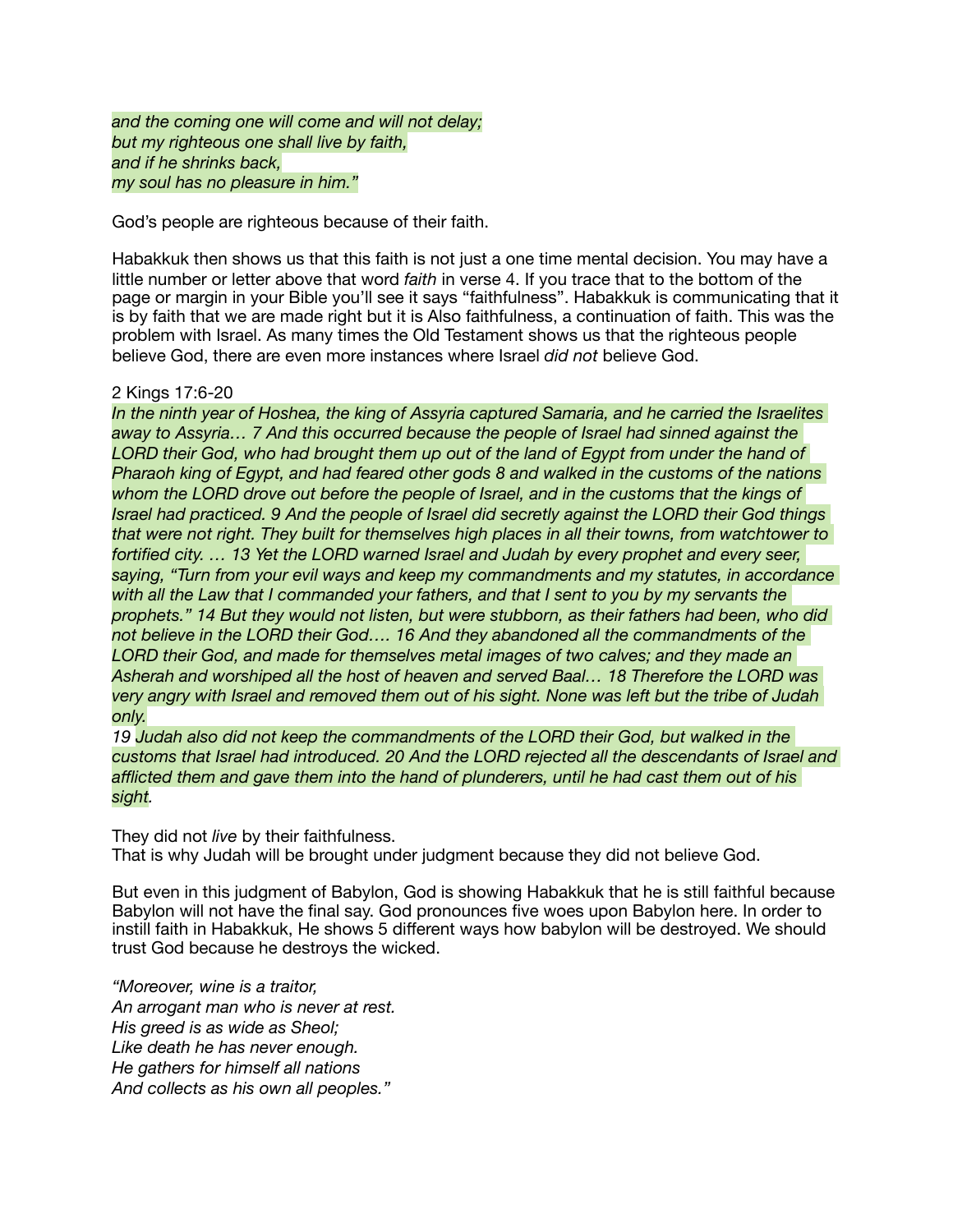Wine here is a depiction, sure of Babylon in this case, but remember there's nothing really new under the sun. Kingdoms and empires come and go. Wine here is depicting the worldliness, the lavishness, the pride of the wicked. In in Habakkuk's day it just happens to be Babylon. Assyria came before. Medo-Persia came next followed by the Greeks then Romans. The wicked will always be there. But to echo what Habakkuk asks in chapter 1 verse 17, will this keep going on forever? Will the wicked have the final say?

God is answering this question. In verse 6 he says,

#### *Shall not all these take up their taunt against him, with scoffing and riddles for him?*

Who are these? It's referring back to the all nations and all people in verse 5. So these captives are the kind of chorus that is speaking against the wicked in the rest of the chapter.

What do they say? They say, "Woe" woe is a word used to describe the sound of someone who is going through utter destruction. If someone is being destroyed, the very sound that escapes their mouth is this "woe". So basically they declare woe or destruction upon the wicked.

Reason number 1 why we should have faith in God. 1. The wicked will be destroyed by stealing *"Woe to him who heaps up what is not his own - For how long? - And loads himself with pledges!"* 

Destruction upon the wicked who steals for personal gain. And loads himself up with the loyalty of men. This leads to a natural response:

*Will not your debtors suddenly arise, And those awake who will make you tremble? Then you will be spoil for them.* 

What's going to happen to these wicked that steal for personal gain?

*Because you have plundered many nations, All the remnant of the peoples shall plunder you For the blood of man and violence to the earth, To cities and all who dwell in them.* 

The wicked will be destroyed because the people they plunder will eventually rise up and overthrow them. What goes around comes around. You reap what you sow.

Reason number 2 why we should have faith in God 2. The wicked will destroy his own house through his greed.

*Woe to him who gets evil gain for his house, To set his nest on high, To be safe from the reach of harm!*

Utter destruction be upon the wicked who gains for his house through evil means.

*You have devised shame for your house*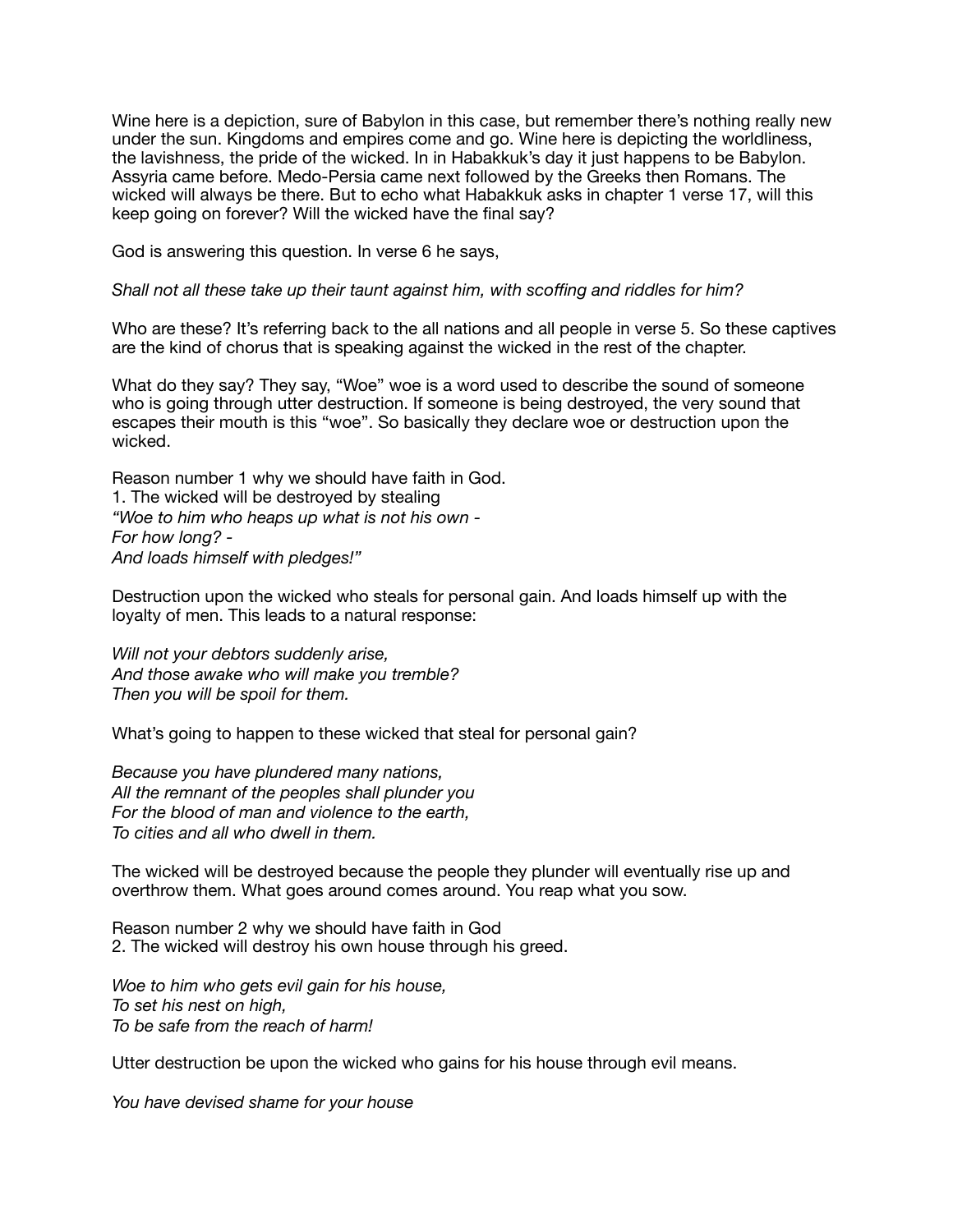*By cutting off many peoples; You have forfeited your life.* 

Will the wicked win? They will be destroyed. Their wickedness will bring down their house of shame.

Why?

*For the stone will cry out from the wall, And the beam from the woodwork respond.* 

The materials that you build your house with will one day catch up to you. If you build your house with straw, it will crumble. If you build your house through evil means it will be destroyed.

Will the wicked win?

Reason number 3 we should have faith 3. The wicked will be destroyed by his sinful endeavors.

*Woe to him who builds a town with blood And founds a city on iniquity!* 

Destruction be upon the person who gains through evil means not just for himself or his household but now for the city.

*Behold, is it not from the Lord of hosts That peoples labor merely for fire, And nations weary themselves for nothing?* 

Ultimately the the nations that are taken captive by the wicked are just laboring to build up the kindling for the fire that will eventually destroy the wicked.

Why is all this wickedness ultimately going to be destroyed?

*For the earth will be filled With the knowledge of the glory of the Lord As the waters cover the sea.* 

Will the wicked win? NO! Who will win according to this text? God. God is the ultimate winner. Righteousness will prevail. Truth will be brought forth. All wrongs will be made right. Why? Because God, the Righteous One will have the final say!

Reason number four we should have faith: 4. The wicked will be destroyed by causing his neighbors to sin. *Woe to him who makes his neighbors drink - You pour out your wrath and make them drunk, In order to gaze at their nakedness!* 

The wicked drag down their neighbors ultimately for their own gain.

*You will have your fill of shame instead of glory.*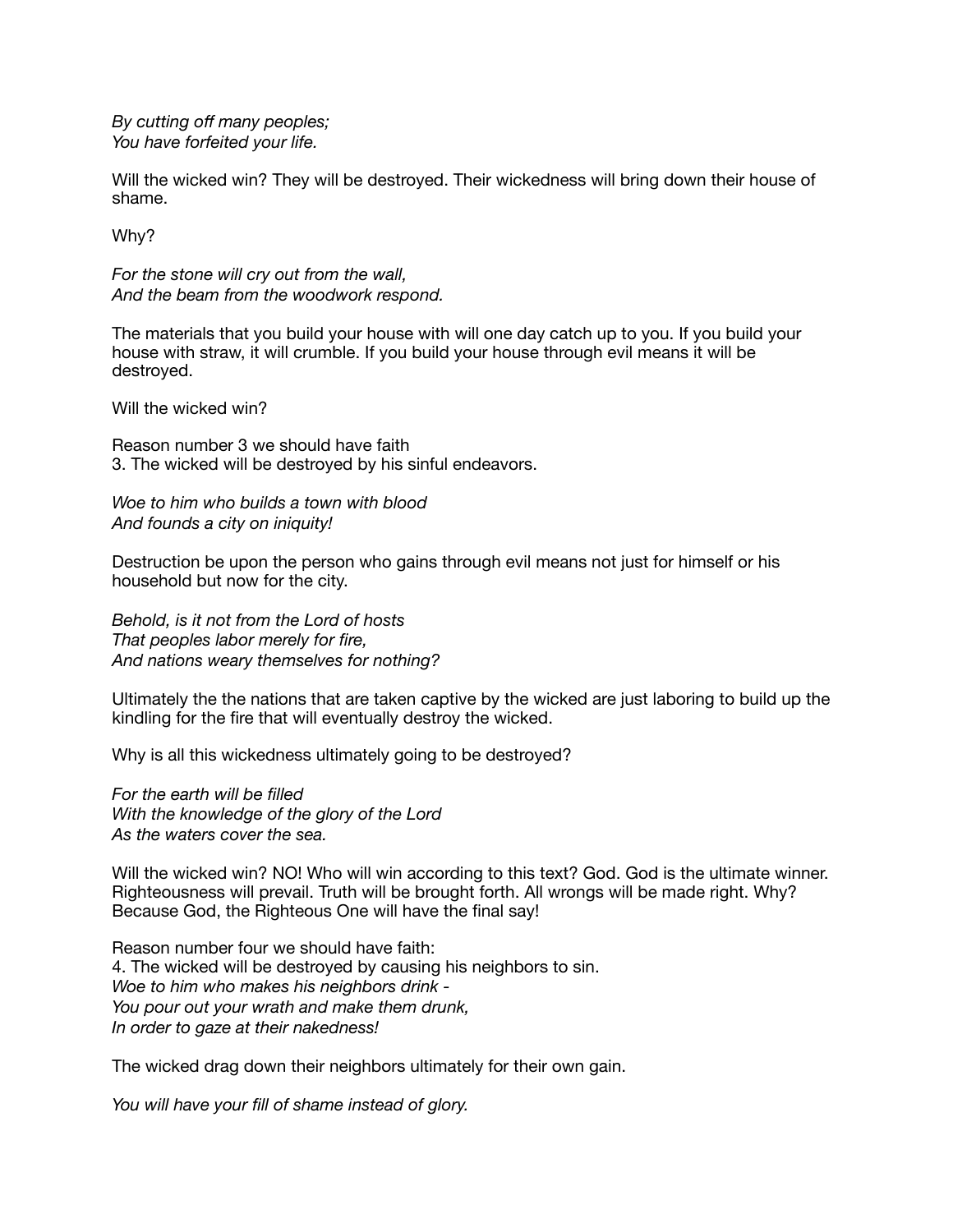*Drink, yourself, and show your uncircumcision! The cup in the Lord's right hand Will come around to you, And utter shame will come upon your glory!* 

Whatever glory the wicked gain in this world will be met by a right hook from Yahweh. The wicked will not have the final say, God the Holy One will have the final say!

*The violence done to Lebanon will overwhelm you, As will the destruction of the beasts that terrified them, For the blood of man and violence to the earth, To cities and all who dwell in them.* 

What goes around comes around. You reap what you sow. The violence the wicked brings to those around them will be met with violence to themselves.

Will the wicked win? No!

Reason number 5 why we should have faith 5. Because the wicked will be destroyed by his idolatry. *What profit is an idol When its maker has shaped it, A metal image, a teacher of lies? For its maker trusts in his own creation When he makes speechless idols! Woe to him who says to a wooden thing, Awake; To a silent stone, Arise! Can this teach?* 

Utter destruction to the wicked for their idols are an ironic picture of their destruction. They worship something that they make with their hands! Utter destruction comes upon those that worship these idols. This idol will not teach.

And what is the Lord doing through all of this?

*But the Lord is in his holy temple; Let all the earth keep silence before him.* 

God is sitting on the throne worthy of worship because he is worthy of all praise because the wicked will be destroyed. God is using Babylon to discipline his children, but Babylon will not have the final say. God will have the final say. He is sitting on his throne and is worthy of worship.

As Judah is already starting to be taken from their homes and will be in exile for who knows how long. Their family members have been slaughtered. You are going to a foreign land. For us it's like being shipped off to Canada or California. Can imagine how miserable that would be? But then they here these words: Babylon will not have the final say.

We find ourselves in another Exile. Our kingdom is here but not yet. We are in a foreign land. We are aliens in a difficult world. And again hear these words, Babylon will not have the final say. The wicked of this world will not win.